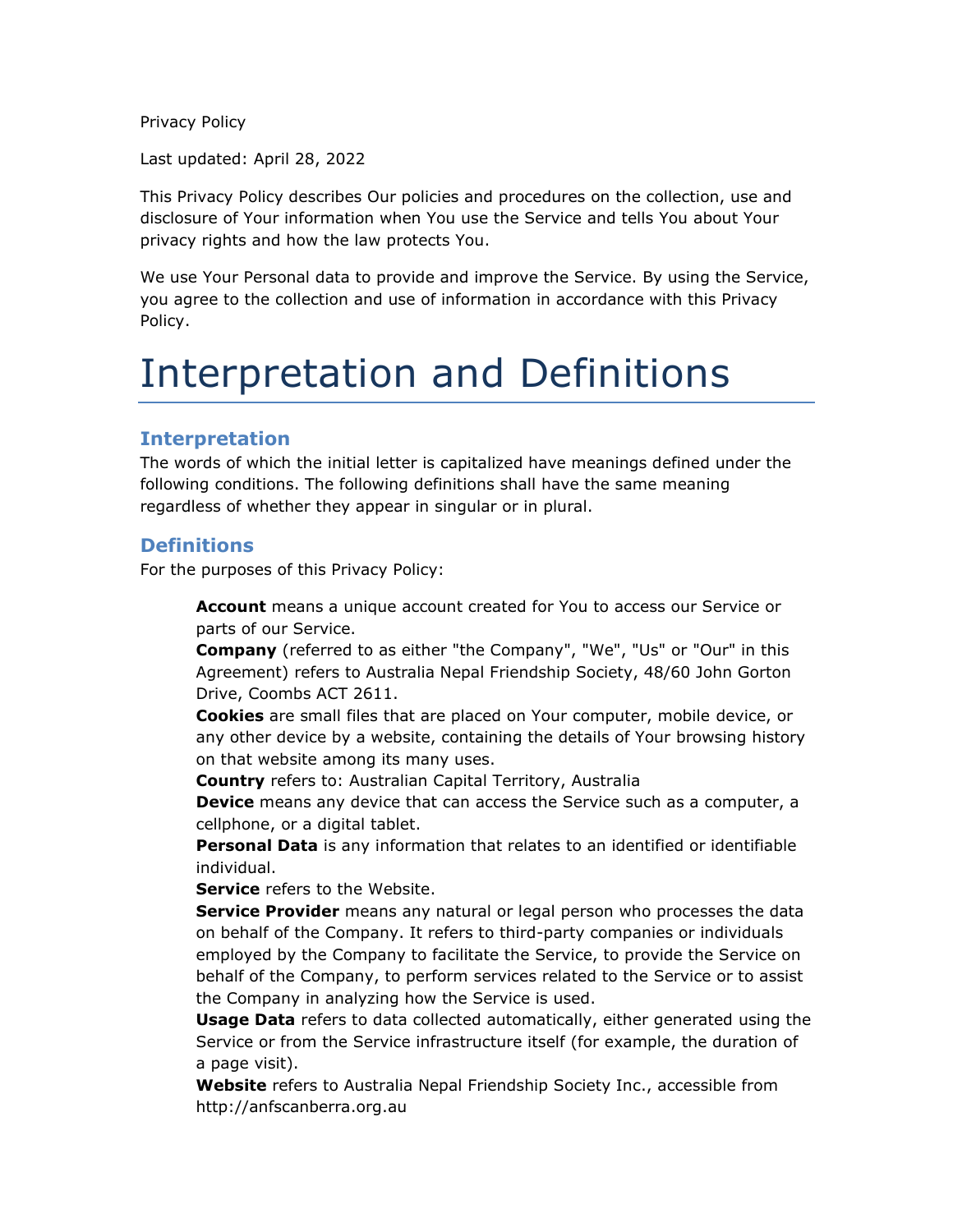**You** means the individual accessing or using the Service, or the company, or other legal entity on behalf of which such individual is accessing or using the Service, as applicable.

## Collecting and Using Your Personal Data

## **Types of Data Collected**

#### **Personal Data**

While using Our Service, we may ask You to provide Us with certain personally identifiable information that can be used to contact or identify You. Personally identifiable information may include, but is not limited to:

Email address First name and last name Phone number Address, State, Province, ZIP/Postal code, City Usage Data

#### **Usage Data**

Usage Data is collected automatically when using the Service.

Usage Data may include information such as Your Device's Internet Protocol address (e.g. IP address), browser type, browser version, the pages of our Service that You visit, the time and date of Your visit, the time spent on those pages, unique device identifiers and other diagnostic data.

When You access the Service by or through a mobile device, we may collect certain information automatically, including, but not limited to, the type of mobile device You use, Your mobile device unique ID, the IP address of Your mobile device, Your mobile operating system, the type of mobile Internet browser You use, unique device identifiers and other diagnostic data.

We may also collect information that Your browser sends whenever You visit our Service or when You access the Service by or through a mobile device.

#### **Tracking Technologies and Cookies**

We use Cookies and similar tracking technologies to track the activity on Our Service and store certain information. Tracking technologies used are beacons, tags, and scripts to collect and track information and to improve and analyze Our Service. The technologies We use may include:

• **Cookies or Browser Cookies.** A cookie is a small file placed on Your Device. You can instruct Your browser to refuse all Cookies or to indicate when a Cookie is being sent. However, if You do not accept Cookies, You may not be able to use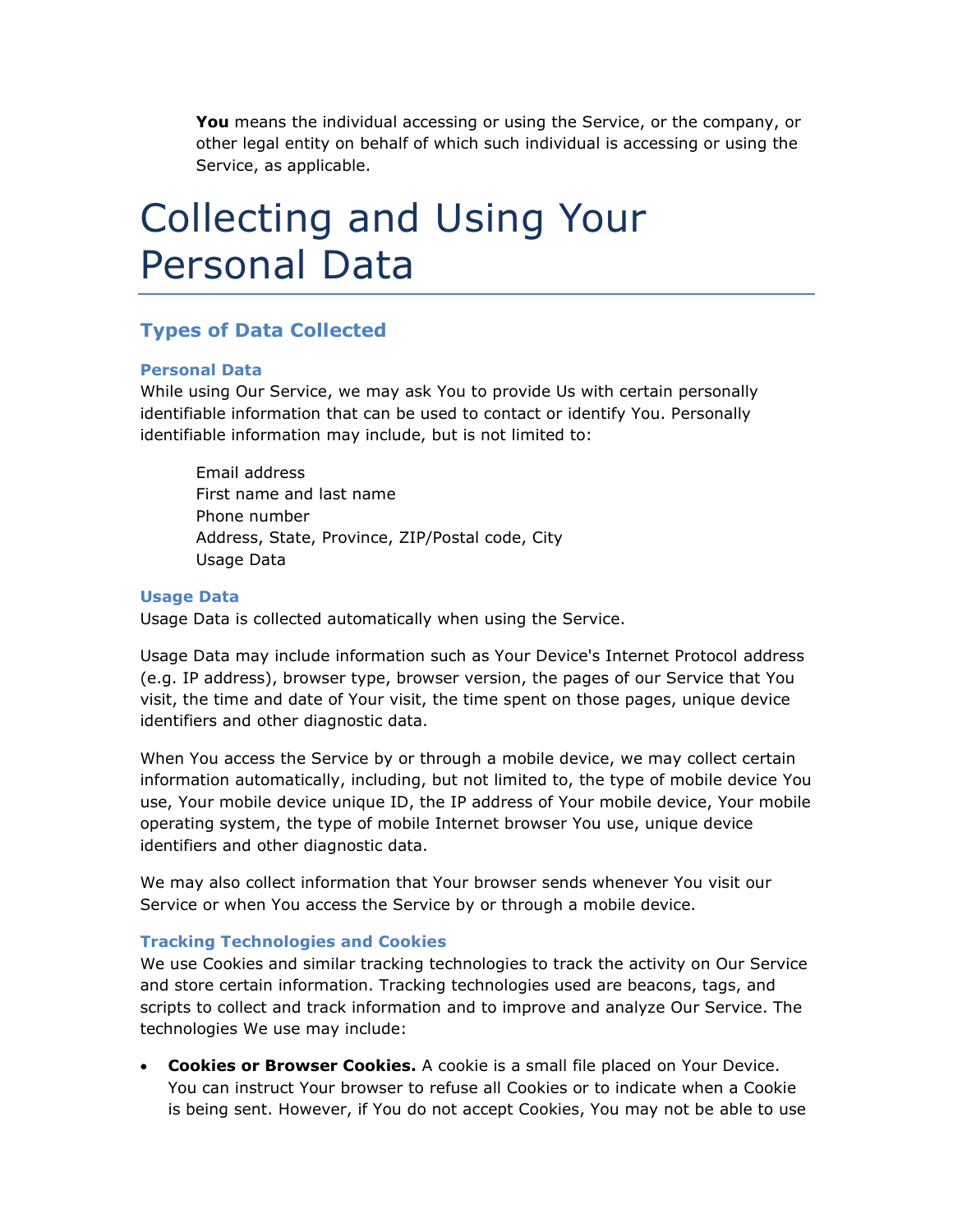some parts of our Service. Unless you have adjusted Your browser setting so that it will refuse Cookies, our Service may use Cookies.

• **Flash Cookies.** Certain features of our Service may use local stored objects (or Flash Cookies) to collect and store information about Your preferences or Your activity on our Service. Flash Cookies are not managed by the same browser settings as those used for Browser Cookies. For more information on how You can delete Flash Cookies, please read "Where can I change the settings for disabling, or deleting local shared objects?" available at [https://helpx.adobe.com/flash](https://helpx.adobe.com/flash-player/kb/disable-local-shared-objects-flash.html#main_Where_can_I_change_the_settings_for_disabling__or_deleting_local_shared_objects_)[player/kb/disable-local-shared-objects-](https://helpx.adobe.com/flash-player/kb/disable-local-shared-objects-flash.html#main_Where_can_I_change_the_settings_for_disabling__or_deleting_local_shared_objects_)

flash.html#main Where can I change the settings for disabling or deleting local shared objects

• **Web Beacons.** Certain sections of our Service and our emails may contain small electronic files known as web beacons (also referred to as clear gifs, pixel tags, and single-pixel gifs) that permit the Company, for example, to count users who have visited those pages or opened an email and for other related website statistics (for example, recording the popularity of a certain section and verifying system and server integrity).

Cookies can be "Persistent" or "Session" Cookies. Persistent Cookies remain on Your personal computer or mobile device when You go offline, while Session Cookies are deleted as soon as You close Your web browser. You can learn more about cookies here: [Cookies by TermsFeed Generator.](https://www.termsfeed.com/privacy-policy-generator/#faq-8)

We use both Session and Persistent Cookies for the purposes set out below:

### **Necessary / Essential Cookies**

Type: Session Cookies

Administered by: Us

Purpose: These Cookies are essential to provide You with services available through the Website and to enable You to use some of its features. They help to authenticate users and prevent fraudulent use of user accounts. Without these Cookies, the services that You have asked for cannot be provided, and We only use these Cookies to provide You with those services.

### **Cookies Policy / Notice Acceptance Cookies**

Type: Persistent Cookies

Administered by: Us

Purpose: These Cookies identify if users have accepted the use of cookies on the Website.

### **Functionality Cookies**

Type: Persistent Cookies

#### Administered by: Us

Purpose: These Cookies allow us to remember choices You make when You use the Website, such as remembering your login details or language preference. The purpose of these Cookies is to provide You with a more personal experience and to avoid You having to re-enter your preferences every time You use the Website.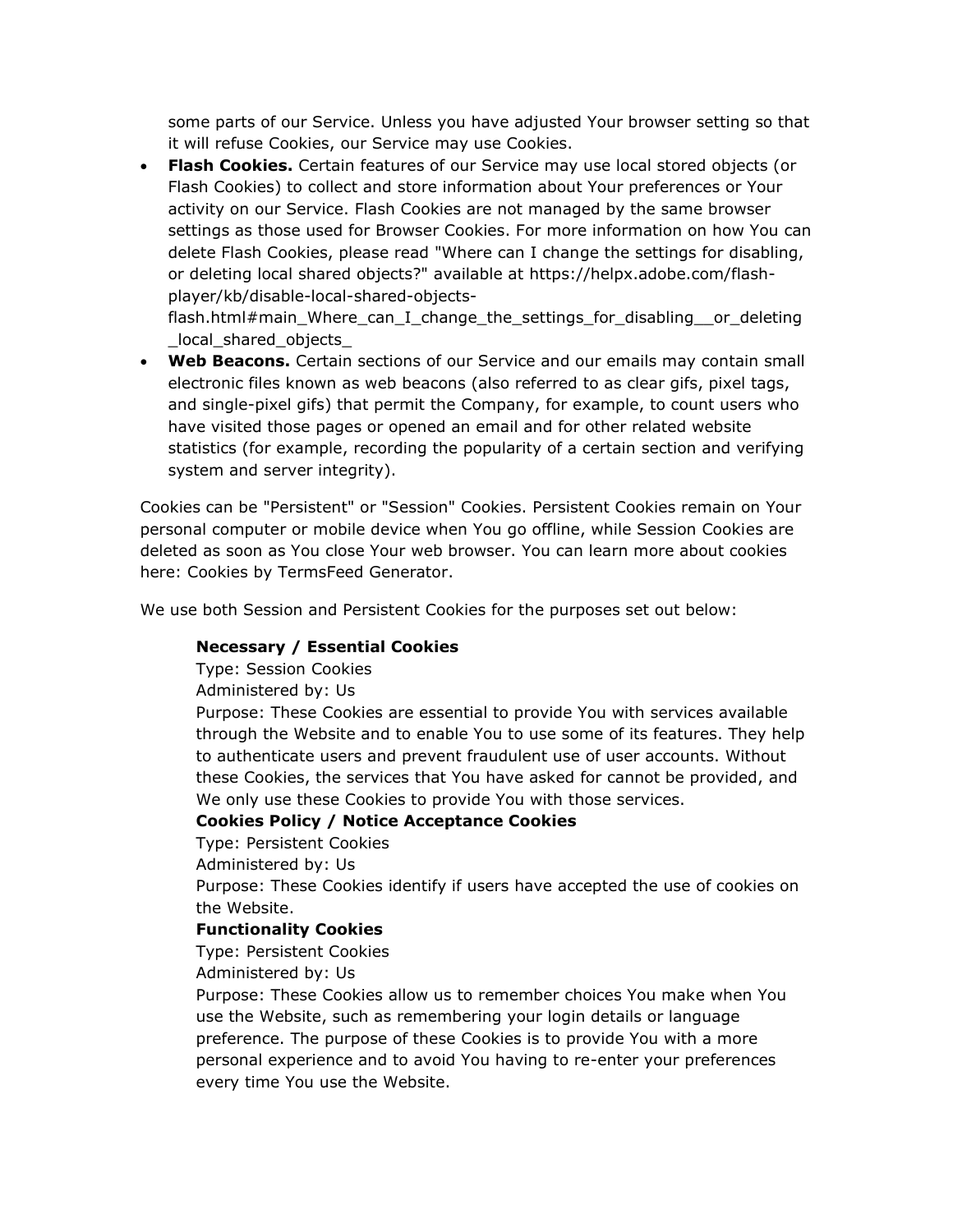For more information about the cookies, we use and your choices regarding cookies, please visit our Cookies Policy or the Cookies section of our Privacy Policy.

## **Use of Your Personal Data**

The Company may use Personal Data for the following purposes:

**To provide and maintain our Service**, including to monitor the usage of our Service.

**To manage Your Account:** to manage Your registration as a user of the Service. The Personal Data You provide can give You access to different functionalities of the Service that are available to You as a registered user. **For the performance of a contract:** the development, compliance and undertaking of the purchase contract for the products, items, or services You have purchased or of any other contract with Us through the Service.

**To contact You:** To contact You by email, telephone calls, SMS, or other equivalent forms of electronic communication, such as a mobile application's push notifications regarding updates or informative communications related to the functionalities, products, or contracted services, including the security updates, when necessary or reasonable for their implementation.

**To provide You** with news, special offers and general information about other goods, services, and events which we offer that are like those that you have already purchased or enquired about unless You have opted not to receive such information.

**To manage Your requests:** To attend and manage Your requests to Us. **For business transfers:** We may use Your information to evaluate or conduct a merger, divestiture, restructuring, reorganization, dissolution, or other sale or transfer of some or all Our assets, whether as a going concern or as part of bankruptcy, liquidation, or similar proceeding, in which Personal Data held by Us about our Service users is among the assets transferred. **For other purposes**: We may use Your information for other purposes, such as data analysis, identifying usage trends, determining the effectiveness of our promotional campaigns and to evaluate and improve our Service, products, services, marketing, and your experience.

We may share Your personal information in the following situations:

- **With Service Providers:** We may share Your personal information with Service Providers to monitor and analyze the use of our Service, to contact You.
- **For business transfers:** We may share or transfer Your personal information in connection with, or during negotiations of, any merger, sale of Company assets, financing, or acquisition of all or a portion of Our business to another company.
- **With Affiliates:** We may share Your information with Our affiliates, in which case we will require those affiliates to honor this Privacy Policy. Affiliates include Our parent company and any other subsidiaries, joint venture partners or other companies that We control or that are under common control with Us.
- **With business partners:** We may share Your information with Our business partners to offer You certain products, services or promotions.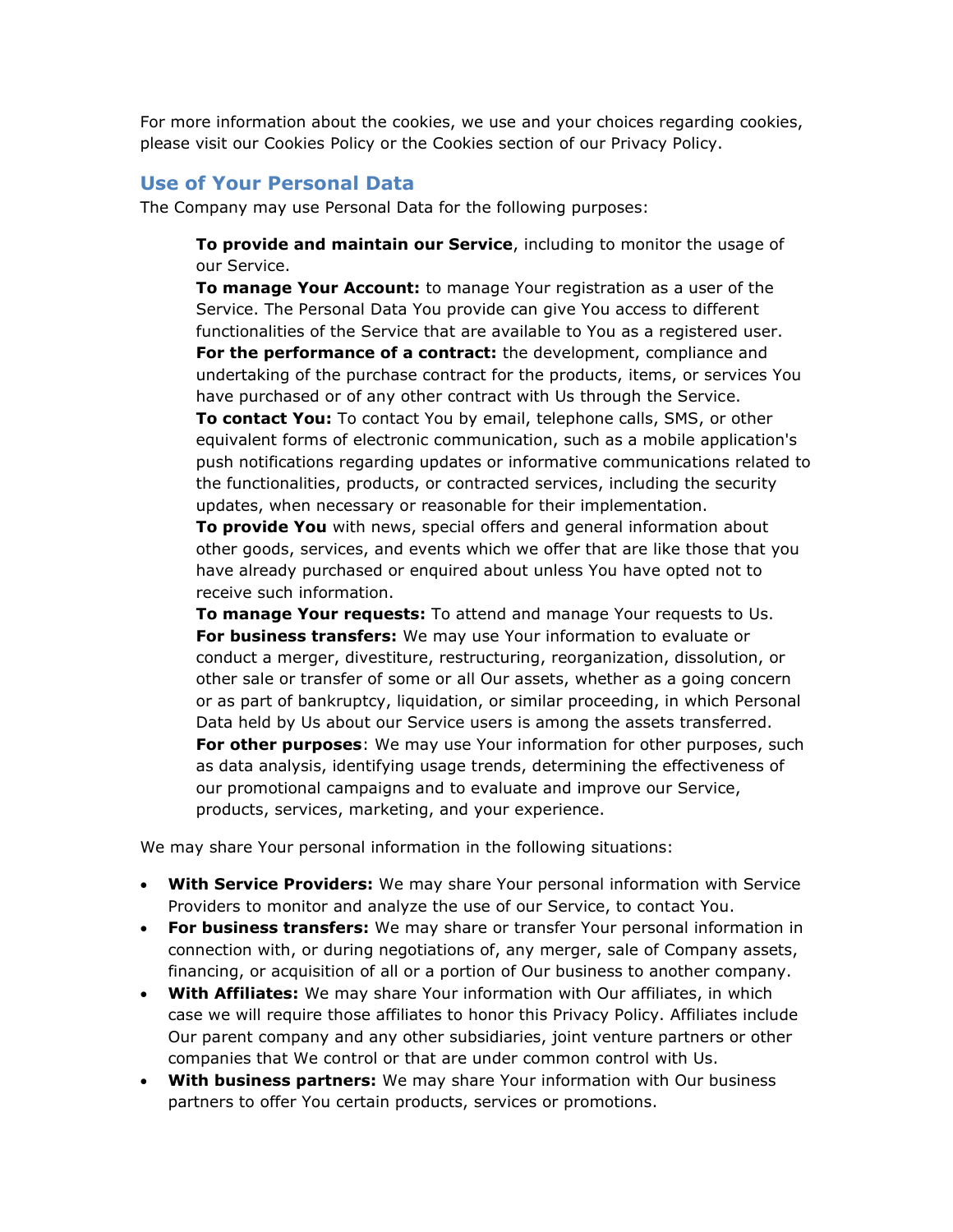- **With other users:** when You share personal information or otherwise interact in the public areas with other users, such information may be viewed by all users and may be publicly distributed outside.
- **With Your consent**: We may disclose Your personal information for any other purpose with Your consent.

## **Retention of Your Personal Data**

The Company will retain Your Personal Data only for as long as is necessary for the purposes set out in this Privacy Policy. We will retain and use Your Personal Data to the extent necessary to comply with our legal obligations (for example, if we are required to retain your data to comply with applicable laws), resolve disputes, and enforce our legal agreements and policies.

The Company will also retain Usage Data for internal analysis purposes. Usage Data is generally retained for a shorter period, except when this data is used to strengthen the security or to improve the functionality of Our Service, or We are legally obligated to retain this data for longer time periods.

## **Transfer of Your Personal Data**

Your information, including Personal Data, is processed at the Company's operating offices and in any other places where the parties involved in the processing are located. It means that this information may be transferred to  $-$  and maintained on — computers located outside of Your state, province, country, or other governmental jurisdiction where the data protection laws may differ than those from Your jurisdiction.

Your consent to this Privacy Policy followed by Your submission of such information represents Your agreement to that transfer.

The Company will take all steps reasonably necessary to ensure that Your data is treated securely and in accordance with this Privacy Policy and no transfer of Your Personal Data will take place to an organization or a country unless there are adequate controls in place including the security of Your data and other personal information.

## **Disclosure of Your Personal Data**

#### **Business Transactions**

If the Company is involved in a merger, acquisition or asset sale, Your Personal Data may be transferred. We will provide notice before Your Personal Data is transferred and becomes subject to a different Privacy Policy.

#### **Law enforcement**

Under certain circumstances, the Company may be required to disclose Your Personal Data if required to do so by law or in response to valid requests by public authorities (e.g., a court or a government agency).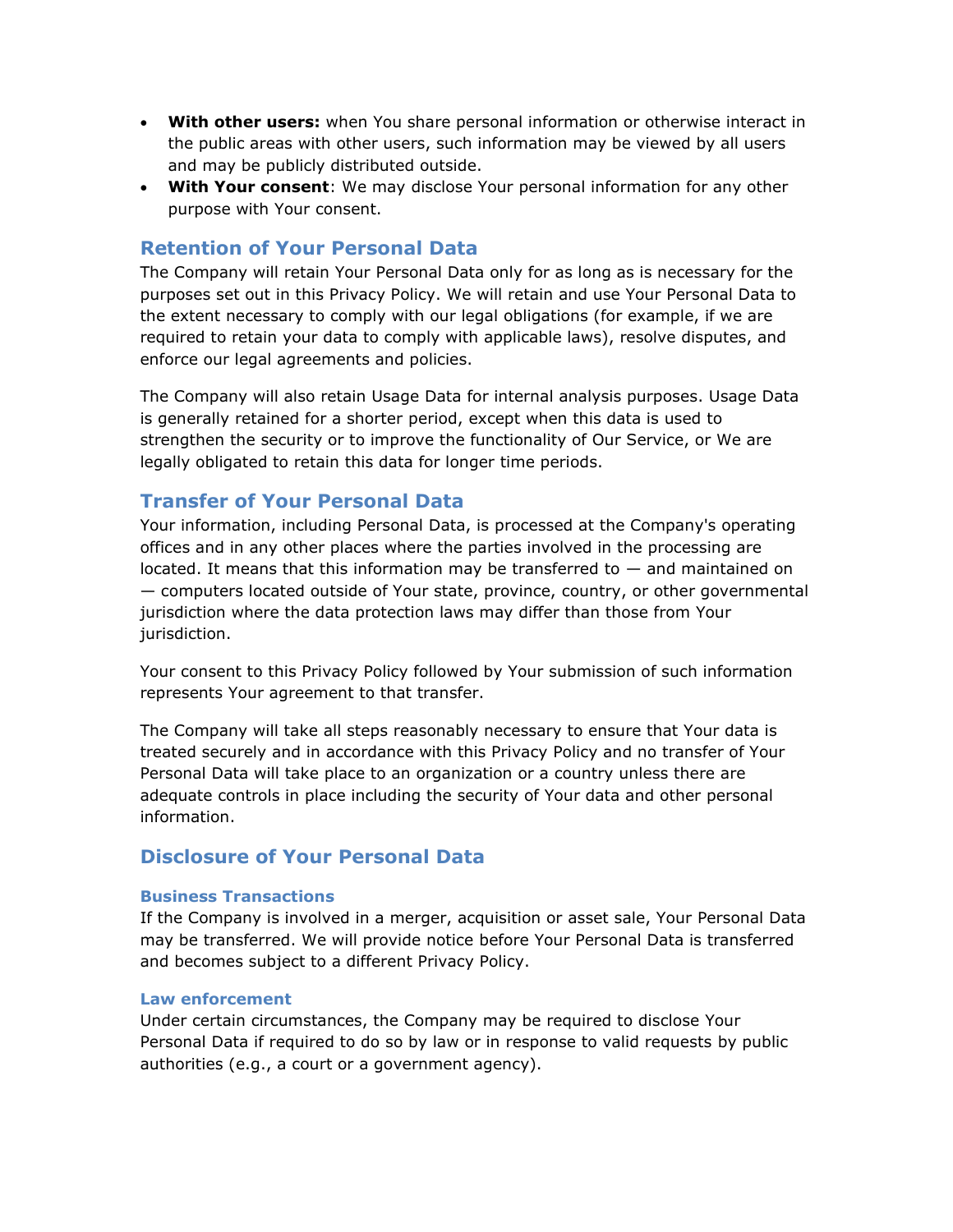#### **Other legal requirements**

The Company may disclose Your Personal Data in the good faith belief that such action is necessary to:

- Comply with a legal obligation
- Protect and defend the rights or property of the Company
- Prevent or investigate possible wrongdoing in connection with the Service
- Protect the personal safety of Users of the Service or the public
- Protect against legal liability

## **Security of Your Personal Data**

The security of Your Personal Data is important to us but remember that no method of transmission over the Internet, or method of electronic storage is 100% secure. While We strive to use commercially acceptable means to protect Your Personal Data, We cannot guarantee its absolute security.

# Children's Privacy

We may require children's personally identifiable information to provide some of our services however we do not knowingly collect personally identifiable information from anyone under the age of 18 without parent's consent. If You are a parent or guardian and You are aware that Your child has provided Us with Personal Data, please contact Us. If We become aware that We have collected Personal Data from anyone under the age of 18 without verification of parental consent, we take steps to remove that information from Our servers.

## Links to Other Websites

Our Service may contain links to other websites that are not operated by Us. If You click on a third-party link, you will be directed to that third party's site. We strongly advise You to review the Privacy Policy of every site You visit.

We have no control over and assume no responsibility for the content, privacy policies or practices of any third-party sites or services.

# Changes to this Privacy Policy

We may update Our Privacy Policy from time to time. We will notify You of any changes by posting the new Privacy Policy on this page.

We will let You know via email and/or a prominent notice on Our Service, prior to the change becoming effective and update the "Last updated" date at the top of this Privacy Policy.